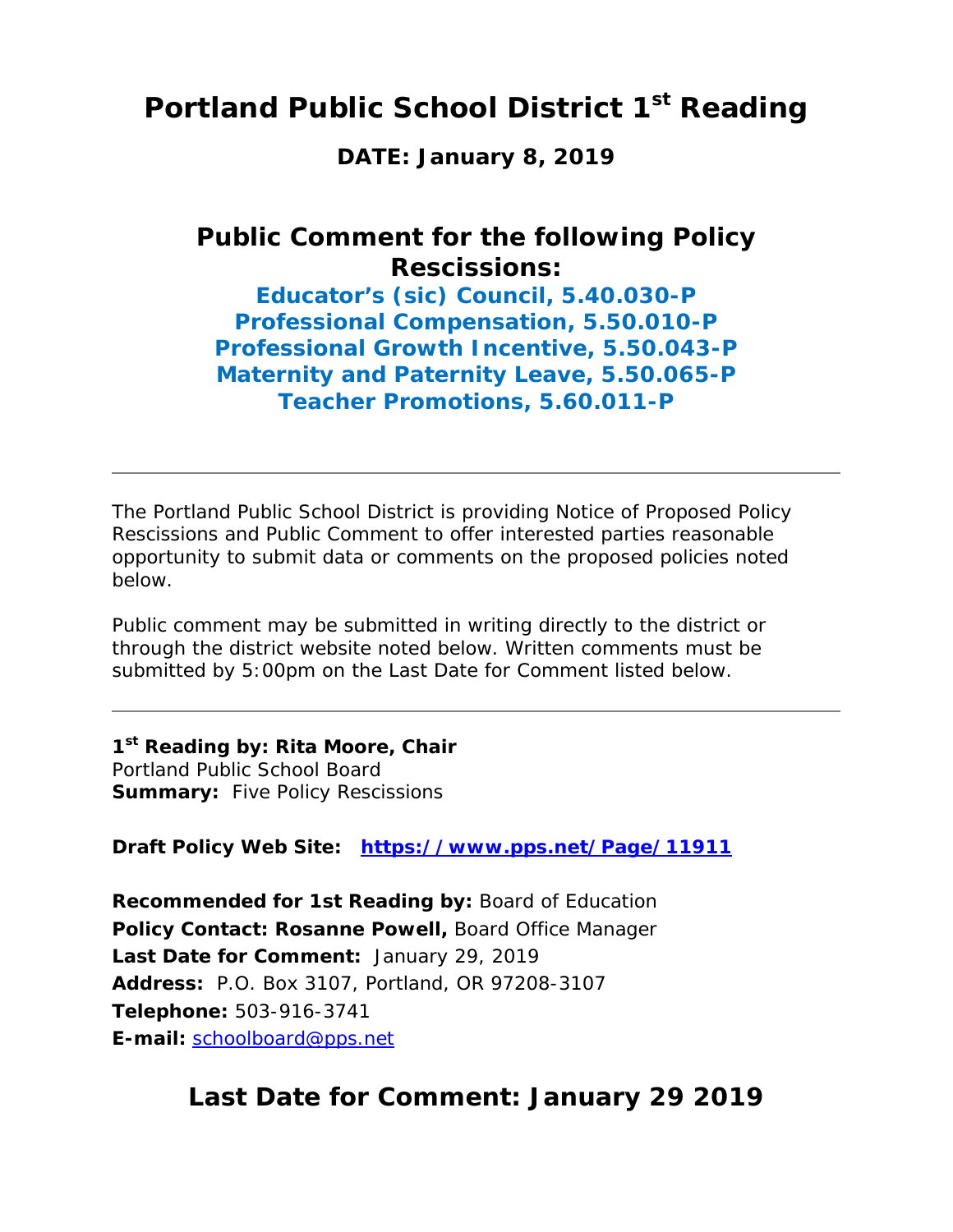

# **Staff Analysis and Report to the Board**

**Date: January 2, 2019** 

- **To: The Board of Education**
- **From: Liz Large & Sharon Reese**

**Subject: POLICY RESCISSIONS**

#### **BACKGROUND**

The Board and Superintendent have recognized a need to review existing policies and administrative directives to update content and make relevant information more easily accessible to users. As part of that process, staff is in the process of identifying policies for amendment or rescission. These policy recommendations result from that work.

#### **RELATED POLICIES/BEST PRACTICES**

#### **ANALYSIS OF SITUATION**

- Educator's (sic) Council, 5.40.030-P: <https://www.pps.net/cms/lib/OR01913224/Centricity/Domain/4814/5.40.030-P.pdf> o This policy has no content.
- Professional Compensation, 5.50.010-P: <https://www.pps.net/cms/lib/OR01913224/Centricity/Domain/4814/5.50.010-P.pdf>
	- o This policy has no content.
- Professional Growth Incentive, 5.50.043-P: <https://www.pps.net/cms/lib/OR01913224/Centricity/Domain/4814/5.50.043-P.pdf> o This policy has no content.
- Maternity and Paternity Leave, 5.50.065-P: <https://www.pps.net/cms/lib/OR01913224/Centricity/Domain/4814/5.50.065-P.pdf>
	- $\circ$  Leaves are governed by state and federal law and the relevant collective bargaining agreements. This policy is outdated and was last amended in 1980.
- Teacher Promotions, 5.60.011-P: <https://www.pps.net/cms/lib/OR01913224/Centricity/Domain/4814/5.60.011-P.pdf>
	- o This policy has no content.